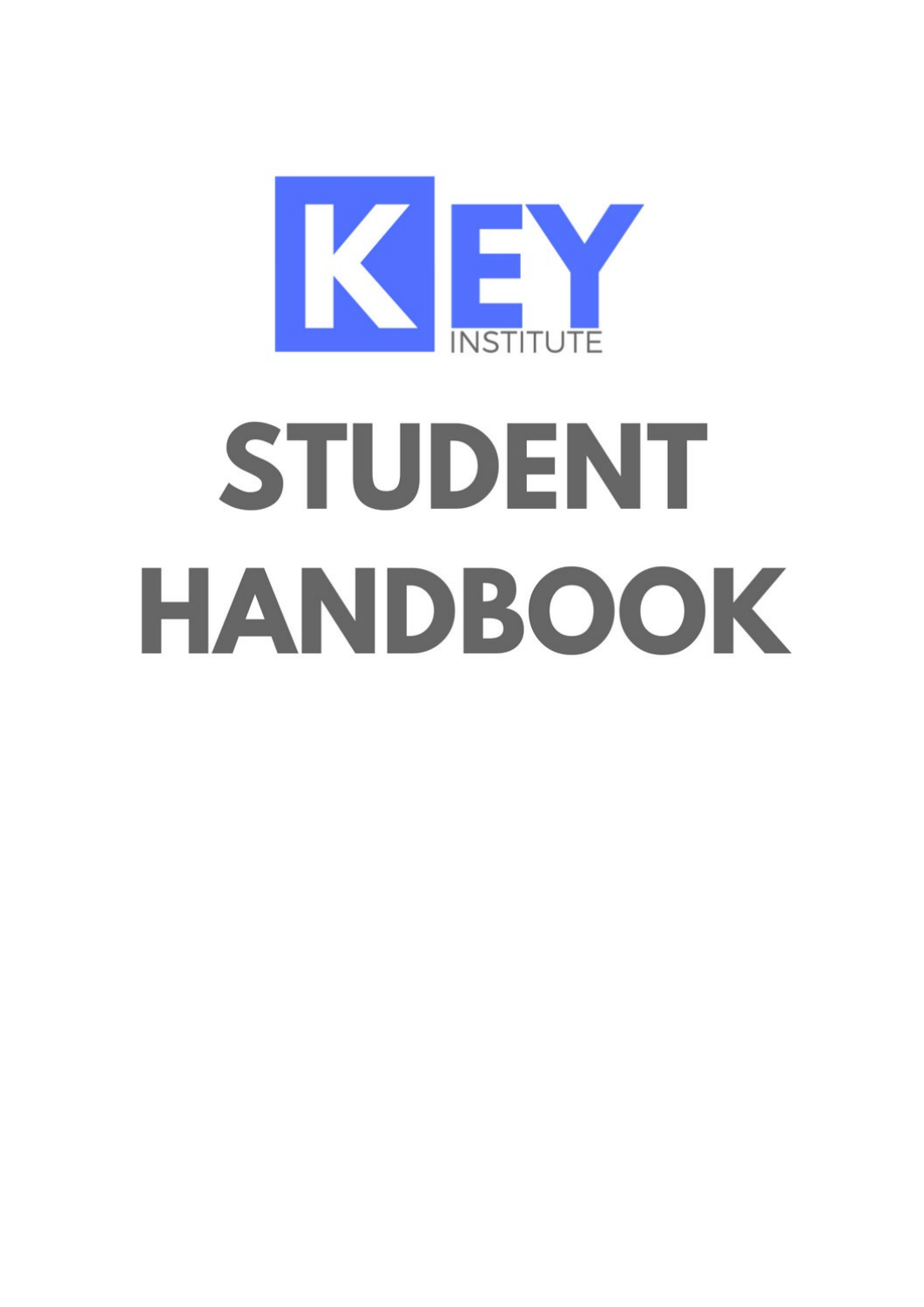

# **Contents**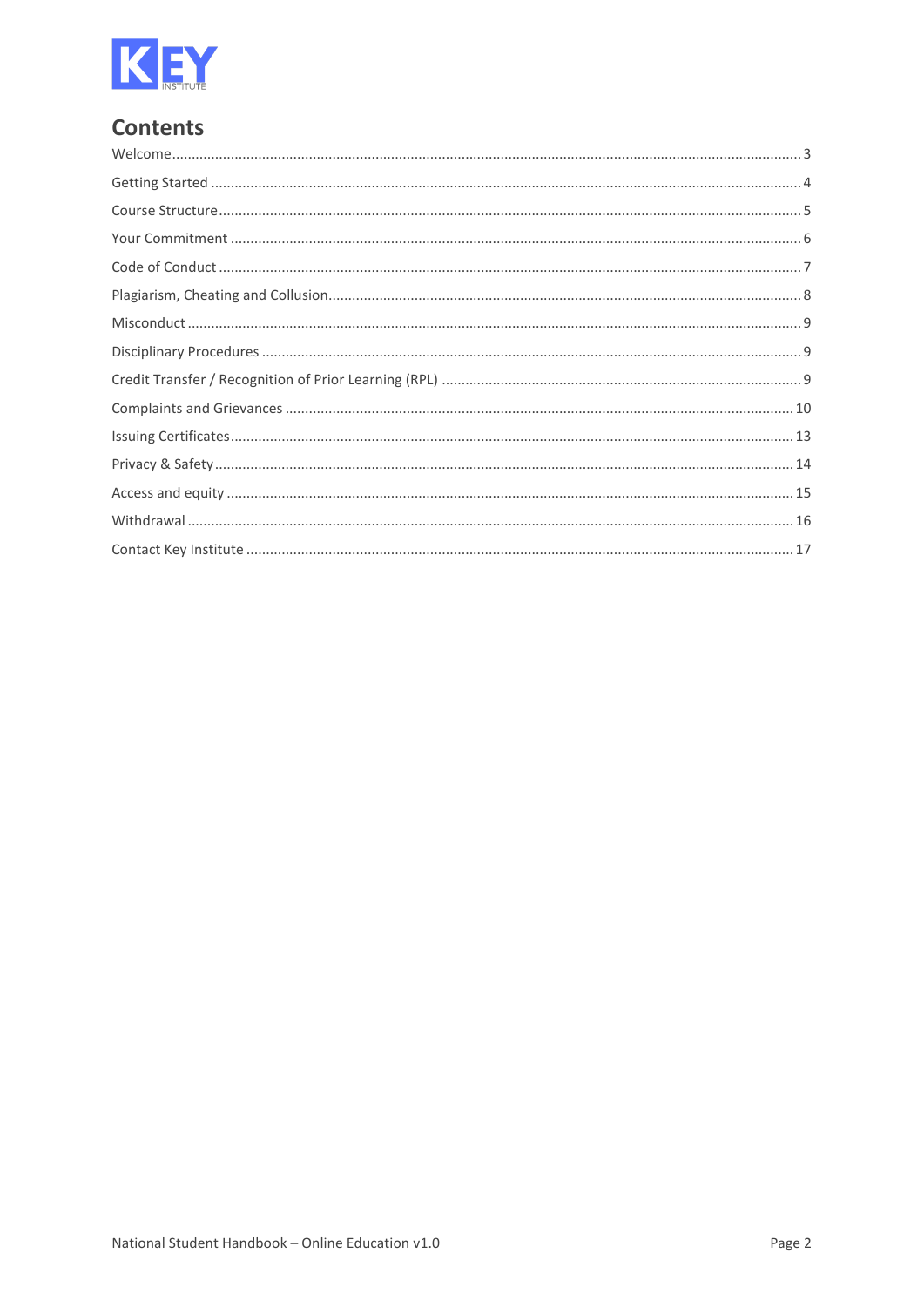

# <span id="page-2-0"></span>Welcome

Welcome to Key Institute, welcome to the start of your educational journey. We are grateful you have chosen us to partner with you.

This handbook contains important information about our philosophy, regulations, policies and procedures, to help make your time with us simple and enjoyable. If at any time you have a question, please don't hesitate to ask your trainer or contact us at [admin@keyinstitute.com.au.](mailto:admin@keyinstitute.com.au)

We are a Registered Training Organisation, and the qualifications and individual units of competency we deliver are nationally recognised. As such, we need to make sure you are informed and aware of your responsibilities during your program, and our commitment to you too.

Enjoy the journey.

## Who is Key Institute

Key Institute provides Nationally Recognised Qualification and Accredited Courses. We guarantee to meet and, where we can, exceed the standards required by our accreditation as a Registered Training Organisation.

We aim to:

- Provide you with quality education to enable you to practice and promote your services in your chosen field
- Assist you in achieving competency
- Provide you with additional resource information

Industrial Resolution Australia Pty Ltd (TOID: 20855) trades as Key Institute of Training and Education.

## Contact Information

**Head office** Level 4, 99 Queensbridge Street Southbank VIC 3006

Phone: 1300 471 660 Email: [admin@keyinstitute.com.au](mailto:admin@keyinstitute.com.au) Web: [www.keyinstitute.com.au](http://www.keyinstitute.com.au/)

Our office is open every weekday (excluding public holidays), from 9 am to 5 pm. If you need to contact us outside these hours, leave a message and we will respond as quickly as possible. Otherwise, send an email to [admin@keyinstitute.com.au](mailto:admin@keyinstitute.com.au)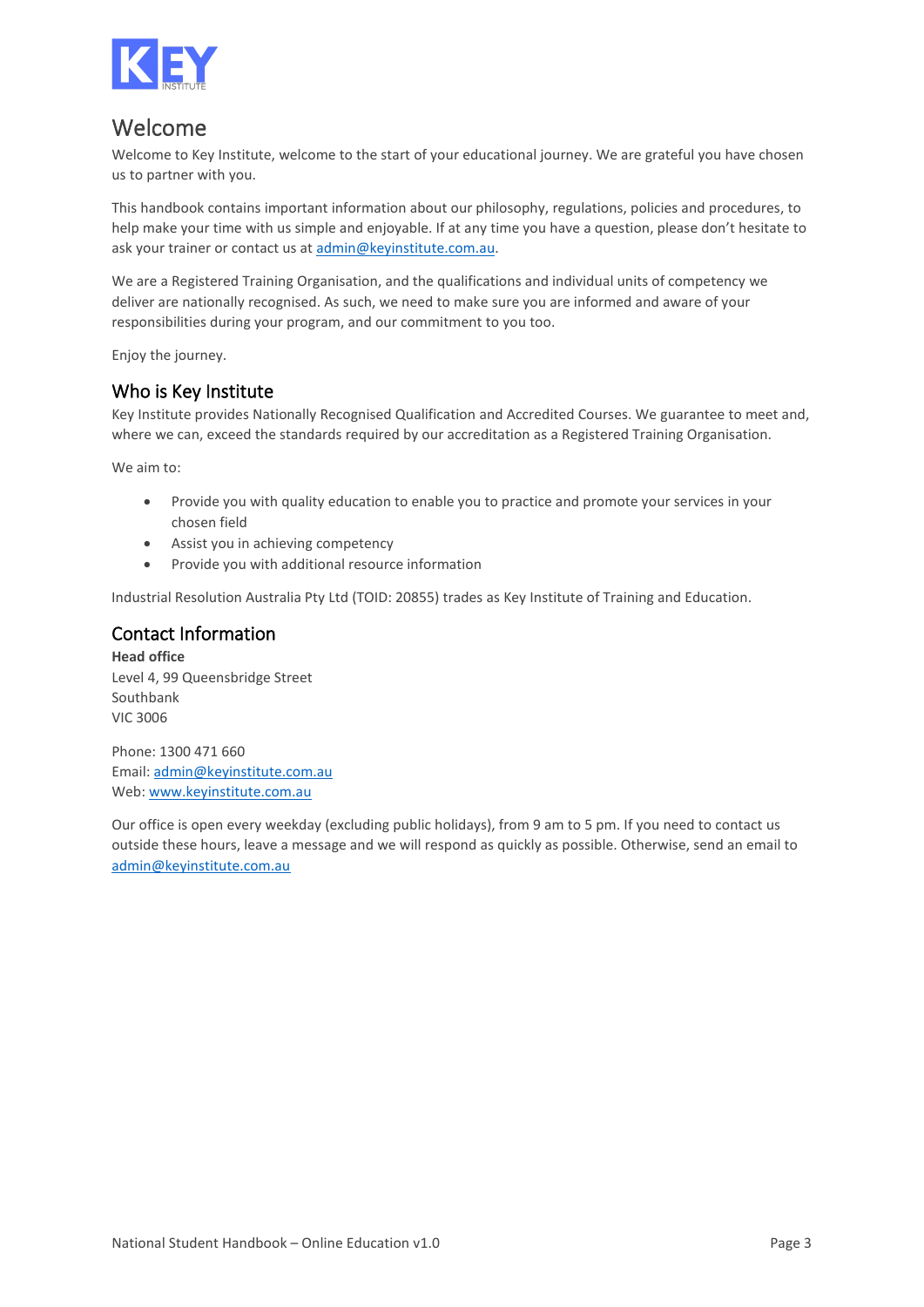

# <span id="page-3-0"></span>Getting Started

## Agreements & Enrolment

You are enrolling to undertake a competency-based program leading to a nationally recognised certificate.

Course enrolment is generally the first contact made with Key Institute. As a student, this is recognised as an agreement between Key Institute as the Registered Training Organisation and the student. If the student is registered through an Employment Service Provider (ESP) this agreement will also include them.

The acceptance and confirmation of enrolment will act as the student agreement into this agreement.

All agreements completed with Key Institute are binding, and relevant terms and conditions should be considered before the agreement being entered into.

## Entry Requirements

To be able to register and participate in a course with Key Institute, students will have to meet the entry requirements:

- 1. Complete language, literacy and numeracy requirements
- 2. Have access to a computer, tablet, or smartphone (specific courses require access to a computer)
- 3. Reliable access to Microsoft Office package (including Microsoft Word)
- 4. Reliable access to Adobe Acrobat Reader
- 5. Reliable access to the internet
- 6. Access to an active email account
- 7. Ability and willingness to complete online training (and work-placement if required)

Some courses have further entry requirements, for this information refer to the requirements listed on the specific course flyer.

If a student wishes to proceed in completing a course with key and they are unable to meet the above entry requirements, they will need to contact Key Institute before confirming enrolment. Key Institute will then assess and provide advice on how this can be achieved. At Key Institute we are committed to ensuring everyone has an opportunity to complete the study.

Once registered, and enrolment details collected, a Pre-Training Review, and assessment of your Language Literacy and Numeracy (LLN) skills will be conducted to ensure you have the foundation skills required to undertake this training program competently. You may also be interviewed by an Authorised delegate of Key Institute to ensure you are suitable for the qualification you are seeking to enrol.

If you have special needs, such as a hearing impediment, you should indicate this by ticking the special needs section on the enrolment form or contact our office, and we will assist you as much as we can.

If you have a personal health condition, please advise your student officer before commencing the course. All information is treated in strict confidence and is needed so that Key Institute can provide support or treatment should an emergency arise.

During the enrolment process, you can seek to gain credit transfer or recognition of prior learning based on existing qualifications or skills and knowledge that you have. For further information, read the section within this handbook about credit transfer and recognition of prior learning.

## National Unique Student Identifier (USI)

For you to be able to enrol into a nationally recognised qualification/course, you will need to hold a Unique Student Identifier (USI). You will be required to provide your USI for your enrolment. If you do not currently have a USI, we can apply on your behalf if you permit us to do so. You can select this option on your Enrolment Form.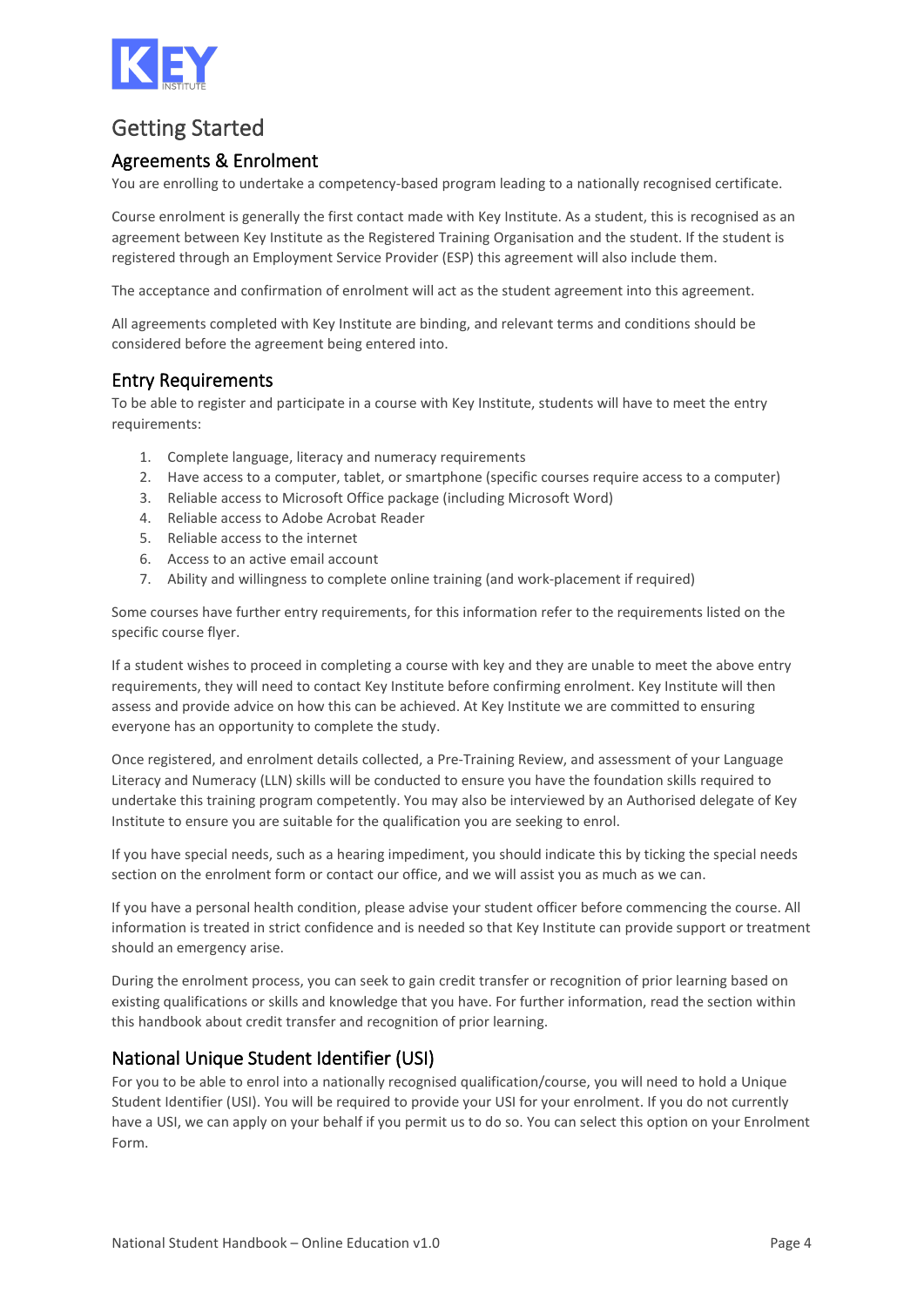

To access a USI, log onto<http://usi.gov.au/Pages/default.aspx> and follow the prompts. Please make sure you have one form of ID from the list below ready:

- Driver's Licence
- Medicare Card
- Australian Passport
- Visa (with Non-Australian Passport) for international students
- Birth Certificate (Australian) \*please note a Birth Certificate extract is not sufficient
- Certificate of Registration by Descent
- Citizenship Certificate
- ImmiCard

If you are having difficulty in accessing a USI, please contact our office and we will be able to assist you.

# <span id="page-4-0"></span>Course Structure

At the commencement of your course, you will receive a course outline that will provide you with information about the course content, explain the dates and length of the course.

Your course is designed with ease of use in mind. The ability to study from just about anywhere, from any internet-enabled device. Our learning and assessment material is created to deliver current industry training, meet competency standards and use compliant assessment practices.

As a Registered Training Organisation (RTO), we deliver to you a dedicated and structured approach to achieving a Nationally Recognised Qualification. Each Nationally Recognised Qualification is designed with you the student, our industry partners, and our expert trainers and assessors.

Your course is made up of Units of Competency. As such, our courses are designed to assess your competency, using something we call competency-based training. Competency is generally demonstrated through a combination of assessment activities and can include a work placement.

Our learning and assessment martial is consistently reviewed as part of our commitment to continuous improvement. Every course available is designed a blended learning approach and includes an opportunity for both theory and practical applications.

#### Student Support

Every student registered to a Key Institute course will receive a welcome call to ensure they get the support they need to get started with their learning journey. At other stages of the learning, journey calls are arranged at different intervals from our Ambassadors (student support), Assessment Team, and Work Placement Coordinators (if required). The whole of Key Institute is here to support you to get the most out of your training.

As work is submitted for review by students, any of our support teams may make contact to ensure the work is their own, or provide additional support in their assessments.

Student can contact any of our team members on 1300 471 660 from 9 am-5 pm AEST during weekdays. Support is never far away with options available via email or online chat through our Learning Management System (LMS).

At every touchpoint with our students, Key Institute staff encourage the students to maintain contact and alert us if they experience any difficulties or require support.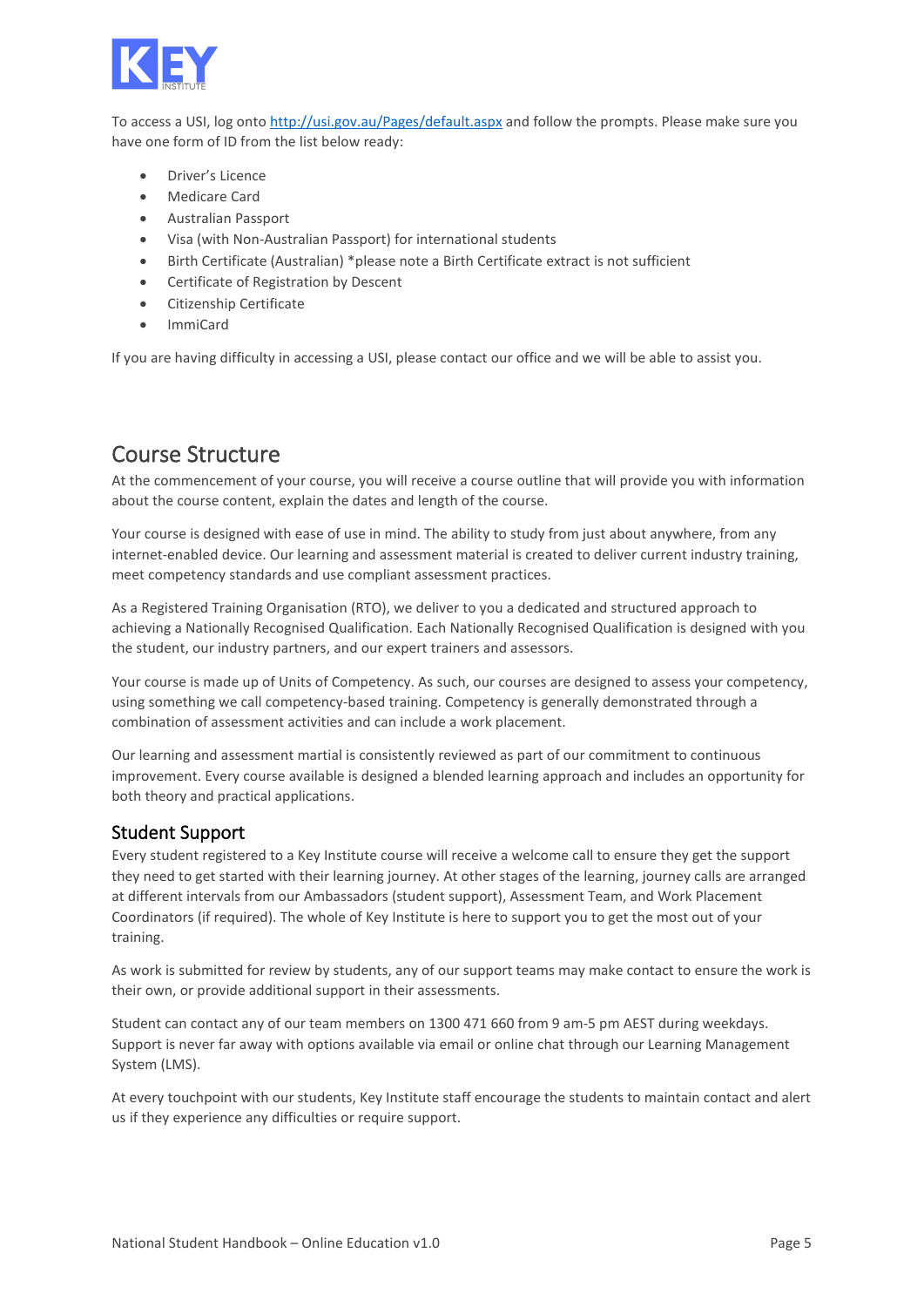

## Learning Management System

Students complete the theoretical requirements of the course through our Learning Management System (LMS) and include a mixture of audio, visual and interactive activities to complete.

Students use the resources available via the LMS to complete the unit/course requirements.

## Work Placement Practical

Some of our courses require work placement to be satisfactorily completed to complete the qualification. Students that need to complete final assessments take the theoretical training they have learnt from our Learning Management System into the workplace where they complete a range of practical activities to demonstrate competency.

Work placement generally is between 90-120 hours dependent on the individual course requirements (refer to the course flyer). This can be completed over 3 week period full-time or over the course of 6 months provided the required workplace logbook and evidence collection is completed.

All students are required to be deemed satisfactory in their online assessments before work placement occurs, this is to ensure student are adequately prepared to enter the work environment.

If a course requires work placement and the student doesn't complete the work placement, they may only be eligible for a statement of attainment showing only the units they have completed.

Not all courses require work placement.

As part of your work placement, a workplace assessment will occur. This will make up part of the demonstratable practical requirements and students will be assessed either satisfactory or not yet satisfactory.

## <span id="page-5-0"></span>Your Commitment

Each course is broken down within smaller training blocks. These blocks are created to guide your learning journey. We call this the training plan. If you are referred to our courses by an Employment Service Provider, the training plan is set in consultation with all parties.

If you feel you are unable to meet the training plan, you should let us know as soon as possible, and let your Employment Service Provider know.

#### Regular activity

You are required to regularly log in to your account within our Learning Management System, participate in the learning, and genuinely attempt assessment activities.

We believe the best approach is to dedicate time to access the learning and build a habit of regular study patterns.

Where we identify students that haven't logged in, we will attempt to make contact with you at week 2, 4 and 6. If you have been deemed inactive for 6 weeks, and you have failed to contact any Key Institute staff, you will be given an additional 7 days to contact Key Institute. If after this period, we haven't had a response, you will be withdrawn from the course.

Non-participation is considered demonstrating a lack of commitment and is grounds for withdrawal.

Students should keep Key Institute informed of any changes that impact on their ability to study, and maintain regular participation. Students are also encouraged to keep their Employment Service Provider informed if they were referred to the course.

#### Online assessments

Attempt the online assessments for the course. These are genuinely designed to test your competency through a range of methods, including written, multiple-choice or scenarios/projects.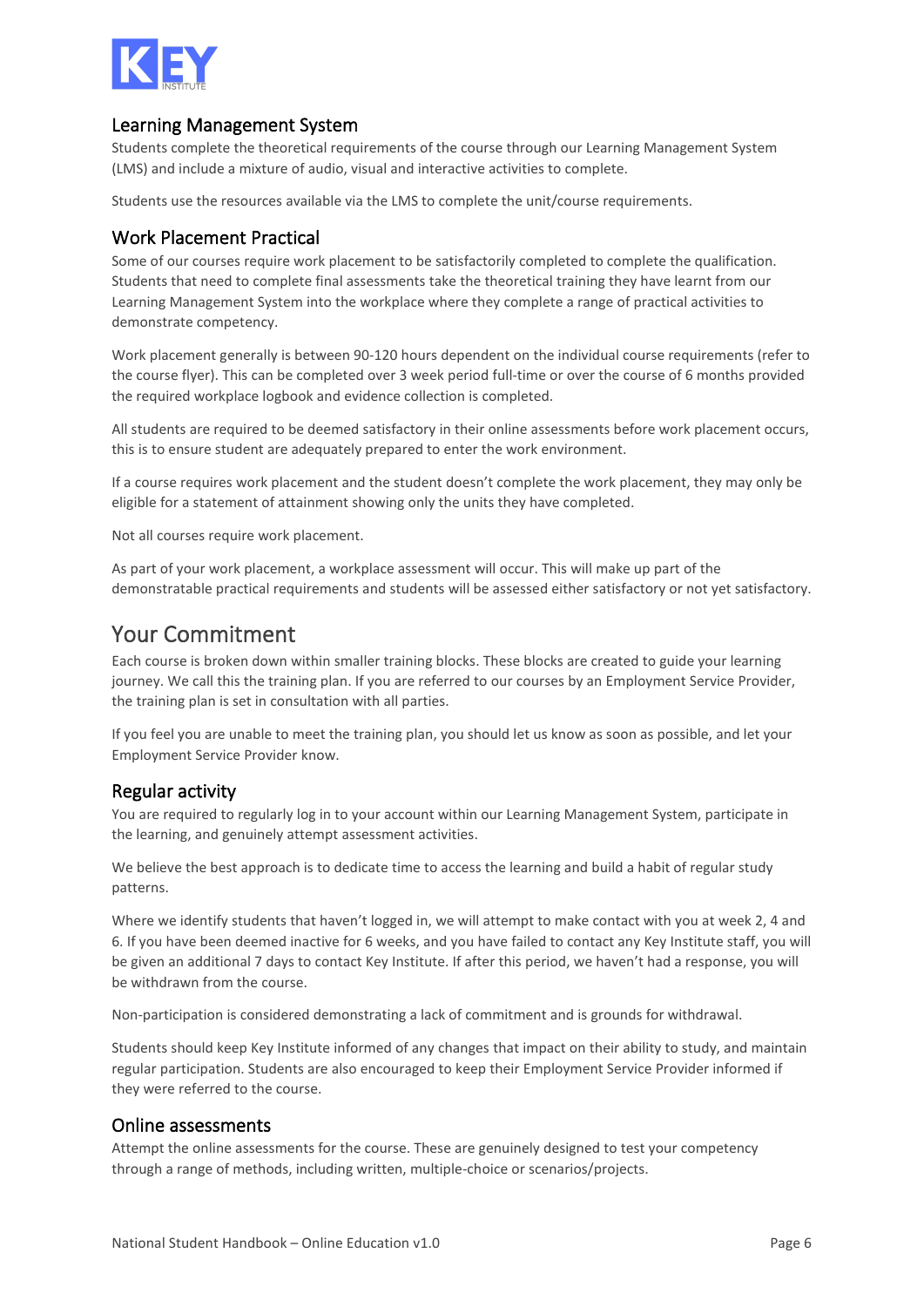

#### **Genuine attempts of assessments**

Students are required to make a **genuine** attempt at the assessment. Examples of what we will not accept (but not limited to) include; abusive language, gibberish, copy and pasting without any context, 'I don't know'. This is considered a non-genuine attempt and is grounds for withdrawal.

Entering 'I don't know', can be seen as a genuine attempt for support. If this is the case, students should contact Key Institute to book a coaching call.

#### **Assessment results**

Satisfactory: If students work is deemed satisfactory, no additional attempts are required. A green tick will appear beside the assessment on the Learning Management System.

Not Yet Satisfactory: If the students' work is deemed not yet satisfactory, this means they have not demonstrated the required skills and knowledge being assessed. An orange tick will appear beside the assessment on the Learning Management System.

Students are provided feedback to genuinely reattempt the assessment.

When accessing the Learning Management System, students will be directed to any returned work deemed not yet satisfactory. Opening an assessment to review provides feedback from the assessor. If a student seeks further clarification, it is encouraged they contact Key Institute.

# <span id="page-6-0"></span>Code of Conduct

Students in our training programs are governed by State and Federal legislation. Key Institute is first and foremost a place of learning. We pride ourselves on providing extensive training in business, as such, we set expectations for our students. We expect every student to uphold our expectations, to give everyone the best learning environment and ensure impartiality and equality.

## Student Rights

**All students have the right to:**

- Be treated fairly and with respect by staff
- Not be harassed, victimised or discriminated against on any basis
- Learn in a supportive environment free from harassment, discrimination and victimisation
- Learn in a healthy and safe environment where risks to personal health and safety are managed and minimised
- Have your personal details and records kept private and secure according to our Records Management policy
- Have access to the information Key Institute holds about you
- Have your complaints dealt with fairly, promptly, confidentially and without retribution
- Make appeals about procedural and assessment decisions
- Receive training, assessment and support services that meet your individual needs
- Be given clear and accurate information about your course, training and assessment arrangements and your progress
- Access the support you need to effectively participate in their training program
- Provide feedback to Key Institute on the client services, training, assessment and support services you receive

#### Student Responsibilities

**All students are expected to:**

- Read and understand this Student Handbook
- Comply with all lawful regulations, rules or procedures of Key Institute or work placement provider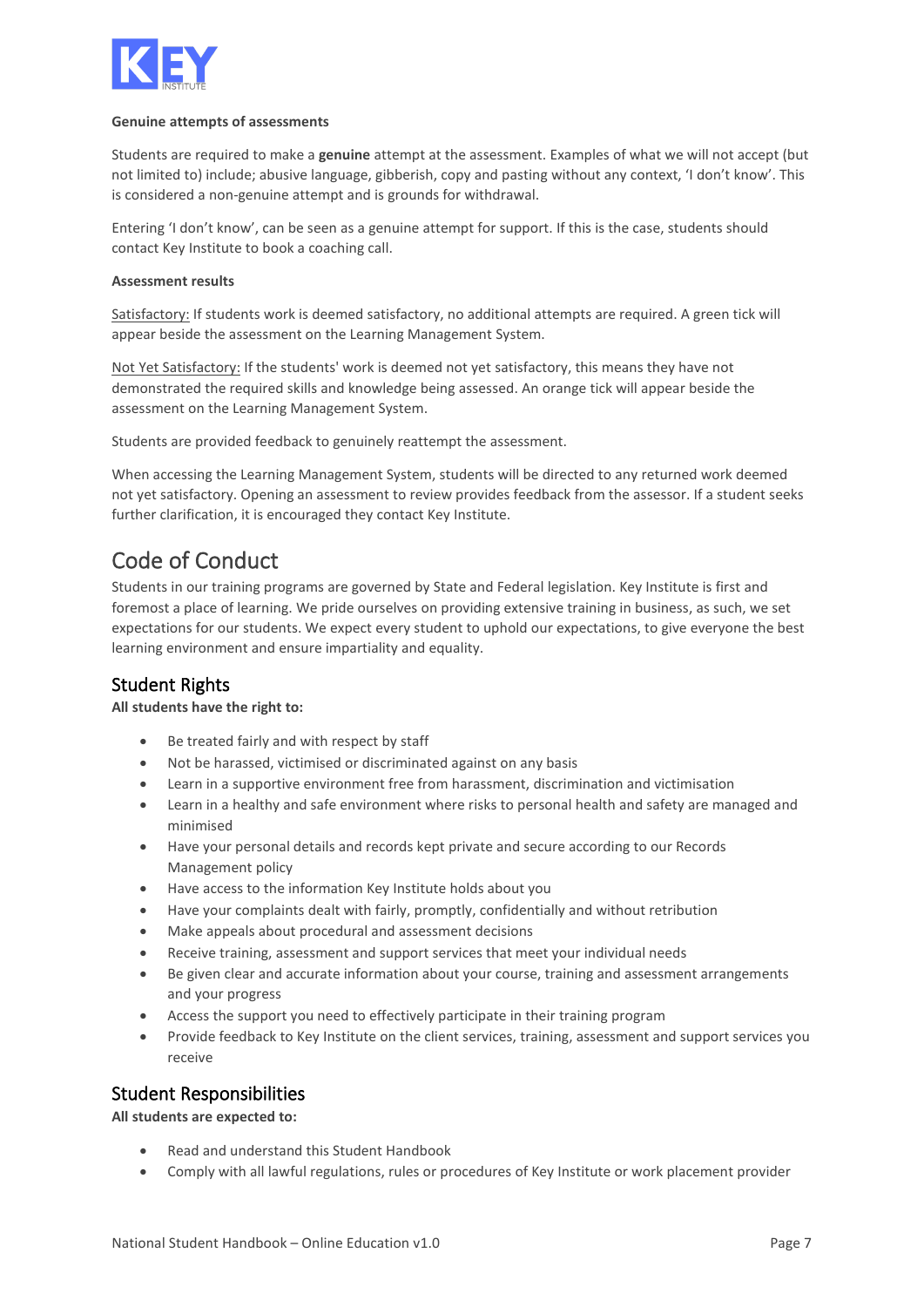

- Refrain from using swearing, offensive, a derogatory or discriminatory language in submissions of work, when dealing with staff, while on work placement
- Refrain from uploading offensive images in the submission of work
- Inform Key Institute of a change in address within 10 days of the change
- Treat all people with fairness and respect and do not do anything to offend, embarrass or threaten others
- Not harass, victimise, discriminate against or disrupt others
- Treat all others and their property with respect
- Respect the opinions and backgrounds of others
- Follow all safety policies and procedures as directed by staff
- Report any perceived safety risks as they become known
- Not bring into our premises being used for training purposes, any articles or items that may threaten the safety of self or others
- Provide relevant and accurate information to Key Institute in a timely manner
- Approach your course with due personal commitment and integrity
- Complete all assessment tasks, learning activities and assignments honestly and without plagiarism
- Hand in all assessment tasks, assignments and other evidence of work with a completed and signed cover sheet
- Make regular contact with the Trainer
- Progress steadily through the course in line with the training plan
- Prepare appropriately for all assessment tasks, visits and training sessions
- Notify Key Institute if any difficulties arise as part of the involvement in the program
- Notify Key Institute if you are unable to attend work placement or coaching session for any reason at least twenty-four (24) hours before the commencement
- Make payments for the training within agreed timeframes

It is considered misconduct if not following any of the above student responsibilities

# <span id="page-7-0"></span>Plagiarism, Cheating and Collusion

Key Institute takes very serious instances of plagiarism, cheating or collusion. Students are expected to act with integrity at all times and ensure the work they are submitting is their own. When you submit your assessments, you are declaring that the work you are submitting is your work, that you have not cheated or plagiarised any work.

If you are suspected of plagiarism or collusion, we will apply the following disciplinary process:

- The assessor will report the matter to the Training Manager
- The Training Manager will consider an educative response to the misconduct
- The student will be informed of the allegation and must give notice of his or her intention to respond to the allegation within ten days of receiving notice
- Where the Training Manager upholds an allegation of plagiarism or collusion, it may impose one of the following penalties:
	- o Course/units being reset
	- o Cancellation of work placement
	- o Withdrawn from the course

The student may appeal the decision or the penalty within 14 days of receiving the penalty notice (refer to the Complaints and Grievances Policy).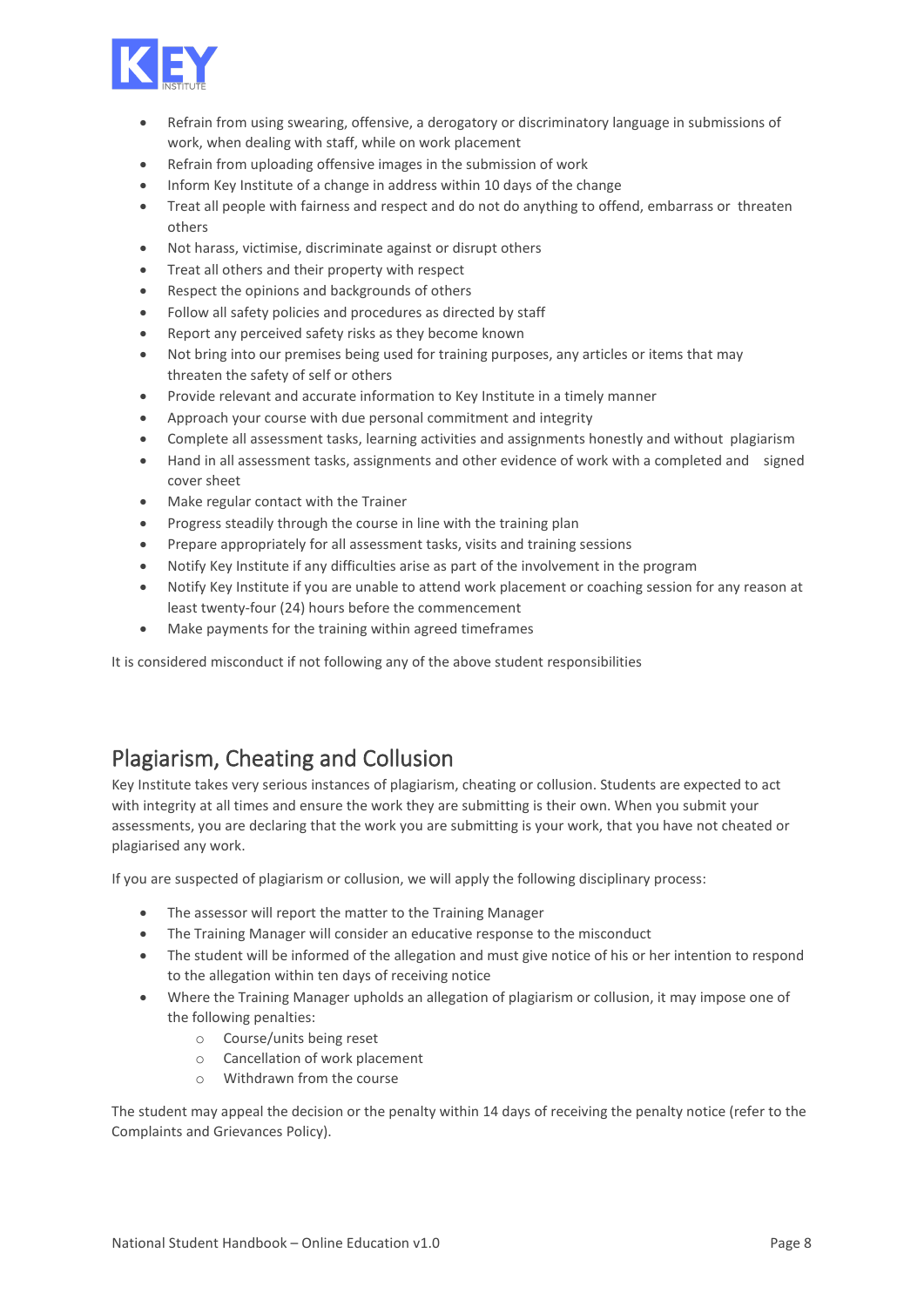

# <span id="page-8-0"></span>**Misconduct**

Any misconduct is taken seriously and can result in termination from the course without refund. Key may execute the following actions if a students behaviour is deemed misconduct;

- Terminate the phone call
- Return assessments
- Lock account until further investigation

Where misconduct has been deemed, Key Institute will communicate directly with the student and provide a formal written warning via email. Key Institute will also inform the students' employment services provider. Key Institute will implement disciplinary action if misconduct is found to be;

- Of a serious nature
- Multiple offences of misconduct
- Will not enter into a dialog with Key Institute regarding the misconduct

# <span id="page-8-1"></span>Disciplinary Procedures

Depending on the gravity of the misconduct/circumstances, Key Institutes disciplinary actions can include:

- Course/units being reset
- Cancellation of work placement
- Withdrawn from the course

Any student withdrawn from a course due to misconduct will not be offered recommencement of any future enrolments with Key Institute.

# <span id="page-8-2"></span>Credit Transfer / Recognition of Prior Learning (RPL)

Key Institute recognise and acknowledge qualifications and statements of attainment issued by another RTO based in any state or territory of Australia.

This process is defined as Credit Transfer (CT). A Credit Transfer is granted where students have previously completed units recognised as being equivalent to those in the qualification. Credit Transfers are based on guidance provided in the relevant training package about equivalence.

If you have a qualification or statement of attainment issued by another training organisation, you can apply for National Recognition for units of competence equivalent to a unit in your training program. To apply for National Recognition, supply a certified copy of your original transcript with a completed Credit Transfer application during your registration phase.

#### **How to apply?**

Credit Transfer (CT) should be requested during the registration phase as part of your enrolment. To apply, complete an application for Credit Transfer from that will be issued to you once a request for credit is made.

The application form must be completed, including evidence of certification and issuing back to Key Institute for review within 7 days of the form being supplied.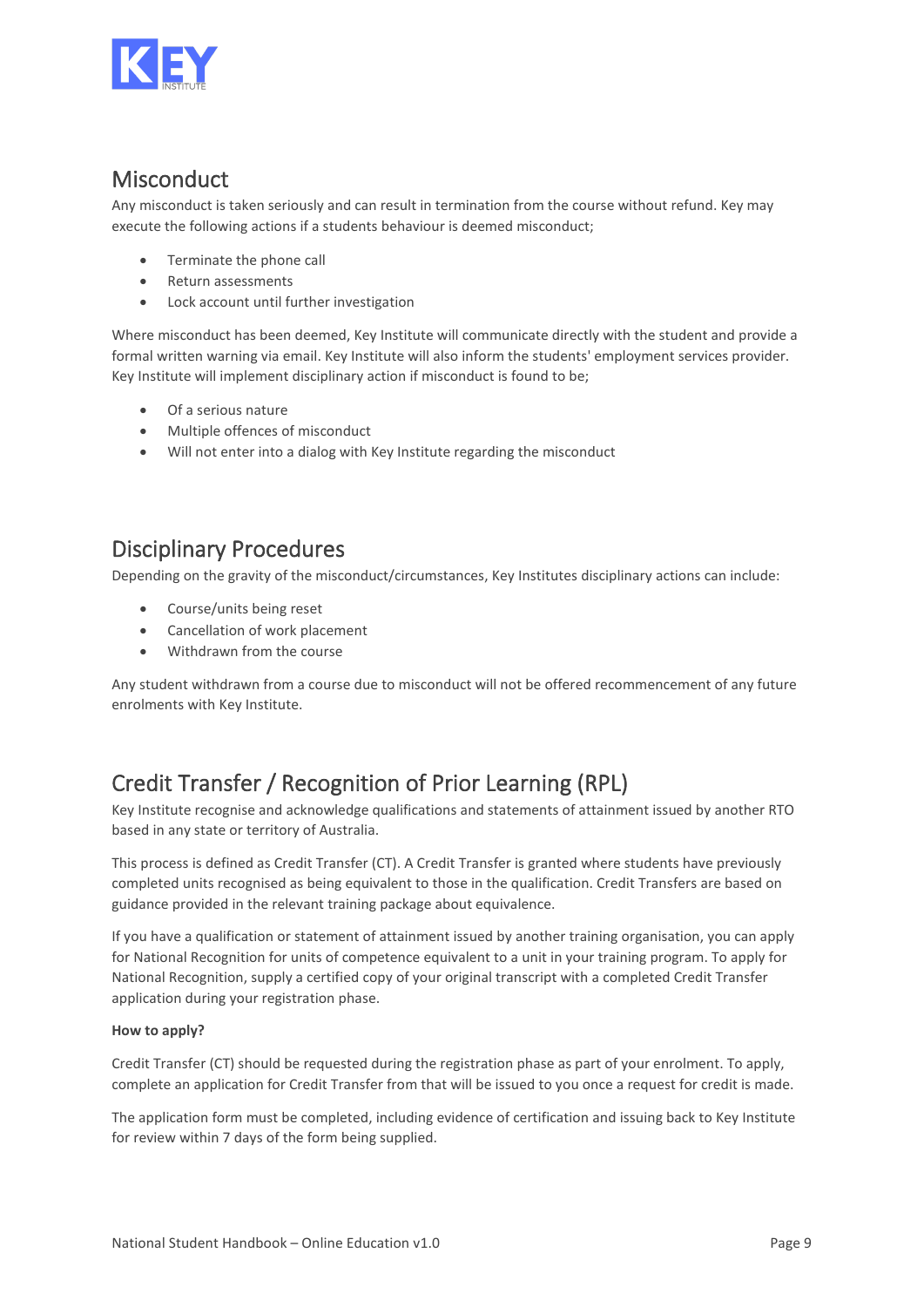

If an extension is requested past the 7 days, this must be initiated by contacting Key Institute on 1300 471 660 or via admin@keyinstitute.com.au

If it is determined there is no equivalency with the units, you may apply for Recognition of Prior Learning. If you are unsatisfied with the outcome of your application, you can lodge an appeal (refer to the Complains and Grievance section of this student handbook.

## Recognition of Prior Learning (RPL)

Recognition of Prior Learning (RPL) acknowledges the full range of an individual's skills and knowledge, irrespective of how it has been acquired. This includes competencies gained through formal and informal study, work experience, employment and other life experiences. Students undertaking training programs are entitled to have their prior learning recognised.

The process of RPL requires students to collected a detailed portfolio of evidence to demonstrate that they have all the skills, knowledge and currency relating to each unit of competency.

The cost for RPL is \$80 per unit of competency upon application.

#### **Our RPL process:**

- 1. Outline on the application form the details of your past experience relevant to your training program.
- 2. You are asked to attend an interview with an appropriately skilled program Assessor who will talk to you about your current competency. The Assessor will determine the most appropriate method of verifying the competencies according to the assessment criteria in the RPL kit.
- 3. Submit a portfolio of evidence and RPL kit and the Assessor will assess your current competence against the performance criteria, skills and knowledge of the unit or module being sought.
- 4. An assessment report is provided, where current competence is not established, a recommendation for gap training is included. You may be asked to provide additional information or attend a second interview at a later date.

Successful students who meet all the RPL requirements are able to proceed to further training or obtain their certificate. Applications may appeal any decision through the appeals procedure (refer to the Complains and Grievance section of this student handbook).

# <span id="page-9-0"></span>Complaints and Grievances

#### **Overview**

Key Institute is committed to providing an effective, efficient, timely, fair and confidential non-academic grievance handling procedure for all students within 60 days of receiving the complaint. Complainants are entitled to access the grievance procedures regardless of the location of study, the complainant's place of residence or mode of study.

**Non-academic matters** include those matters which do not relate to student progress, assessment, course content or awards in a course and include complaints in relation to personal information that the provider holds in relation to the Student. Non-academic grievances tend to arise from events occurring at a provider or from decisions made by a provider.

**Academic matters** include those matters which relate to student progress, assessment, course content or awards in a VET course of study.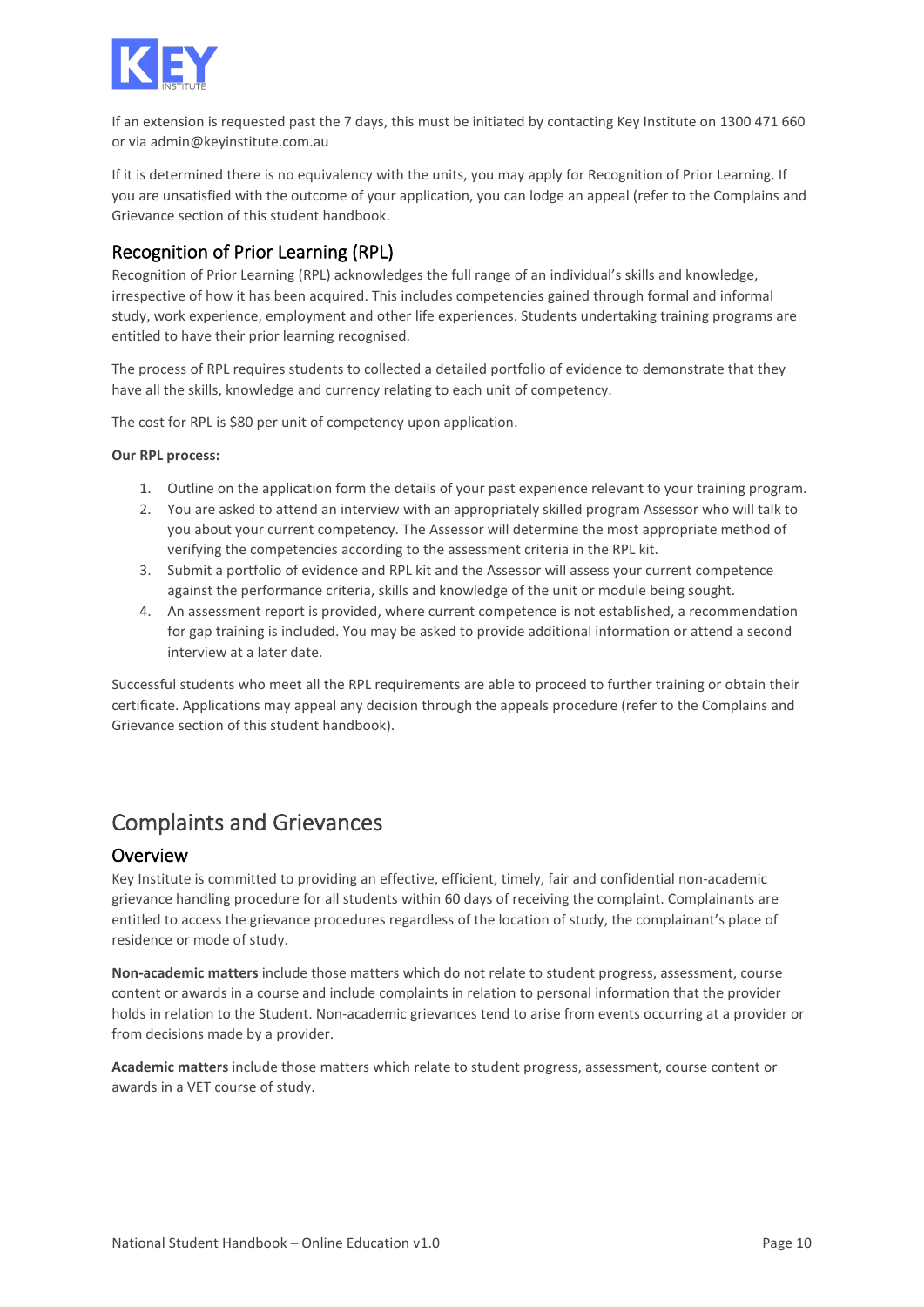

## Academic Grievance Process

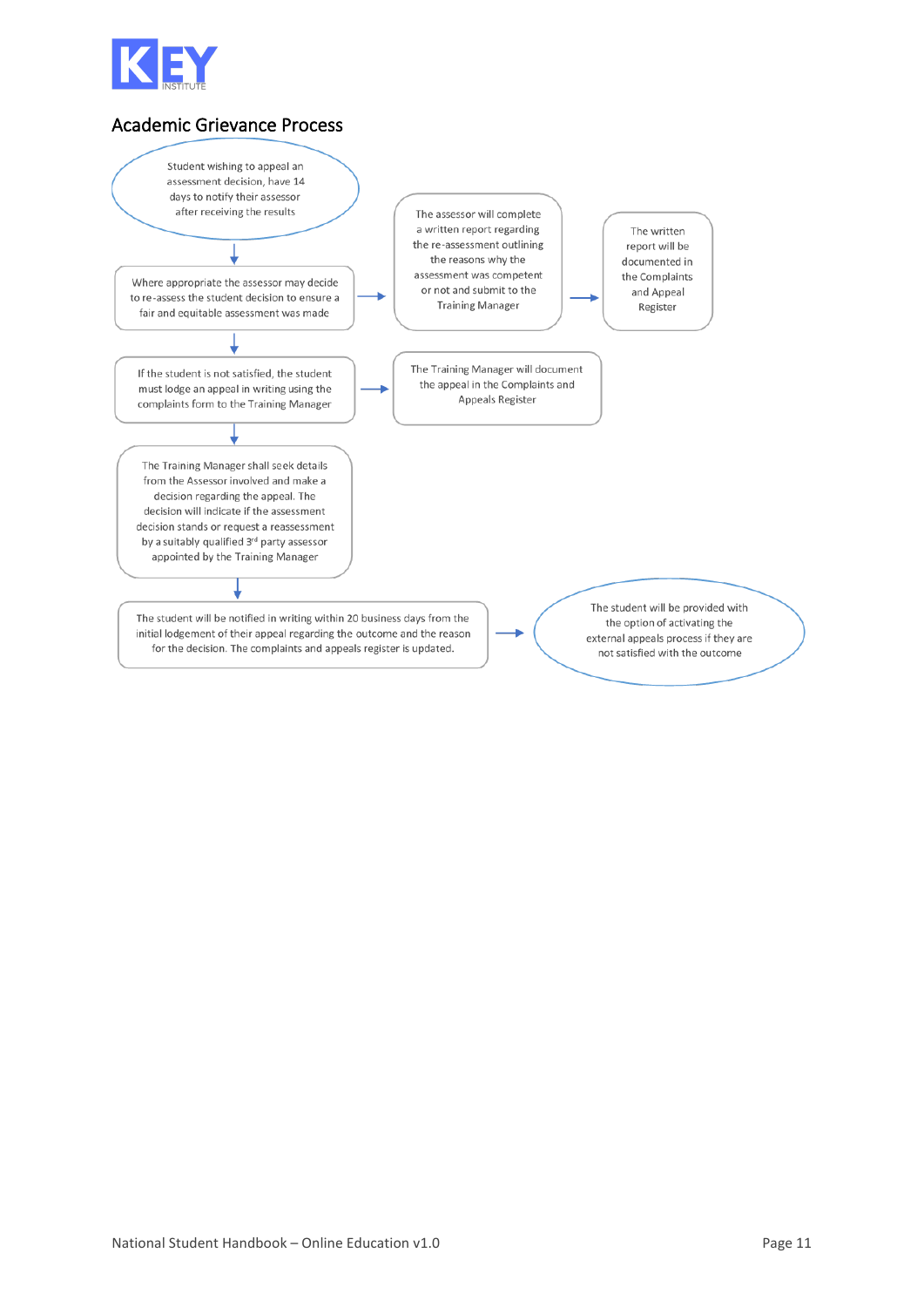

## Non-Academic Grievance Process

#### **Informal Grievance Procedure**

Key Institute seeks to foster communication and co-operation and to provide an environment in which all issues can be satisfactorily resolved. The preferred approach is the informal resolution of a grievance.

In the first instance, a student or prospective student is encouraged to raise the matter with the staff member or responsible person concerned. Where this is not considered appropriate, then the student is encouraged to discuss the matter with Key Institute.

If the student is satisfied with the outcome of the discussion, it would mean that the matter is resolved. Records of the outcome shall be maintained by the Training Manager, who will update the Complaints and Appeals Register accordingly.

## Formal Grievance Procedure

General principles apply to all stages of this grievance procedure which will be adhered to by Key Institute. These include:

- The complainant and respondent will have the opportunity to present their case at each stage of the procedure
- The complainant and/or the respondent have the option of being accompanied/assisted by a third person (such as a family member, friend or counsellor) if they so desire
- The complainant and the respondent will not be discriminated against or victimised. At all stages of the process, discussions relating to complaints, grievances and appeals will be recorded in writing. Reasons and a full explanation in writing for decisions and actions taken as part of this procedure will be provided to the complainant and/or respondent if requested
- Records of all grievances will be kept for five years. These records will be kept strictly confidential and stored in the office of the senior manager
- A complainant shall have access to this grievance procedure at no cost

Below is a step by step process for making a formal complaint:

#### **Stage 1**

Formal grievances should be submitted in writing to:

#### **Training Manager Key Institute**

The Training Manager within Key Institute will then assess the grievance, determine the outcome and advise the Complainant in writing of their decision within 10 business days of the receipt of the complaint.

The Complainant will be advised of their right to access Stage 2 of this procedure if they are not satisfied with the outcome of Stage 1.

#### **Stage 2**

If the Complainant is not satisfied with the outcome from Stage 1, they may lodge an appeal in writing to:

#### **Operations Manager Key Institute**

The Complainant's appeal will be determined by the Reviewer.

The Reviewer will conduct all necessary consultations with the Complainant and other relevant persons and make a determination of the appeal. The Complainant will be advised in writing of the outcome of their appeal, including the reasons for the decision within 10 working days of the receipt of the appeal.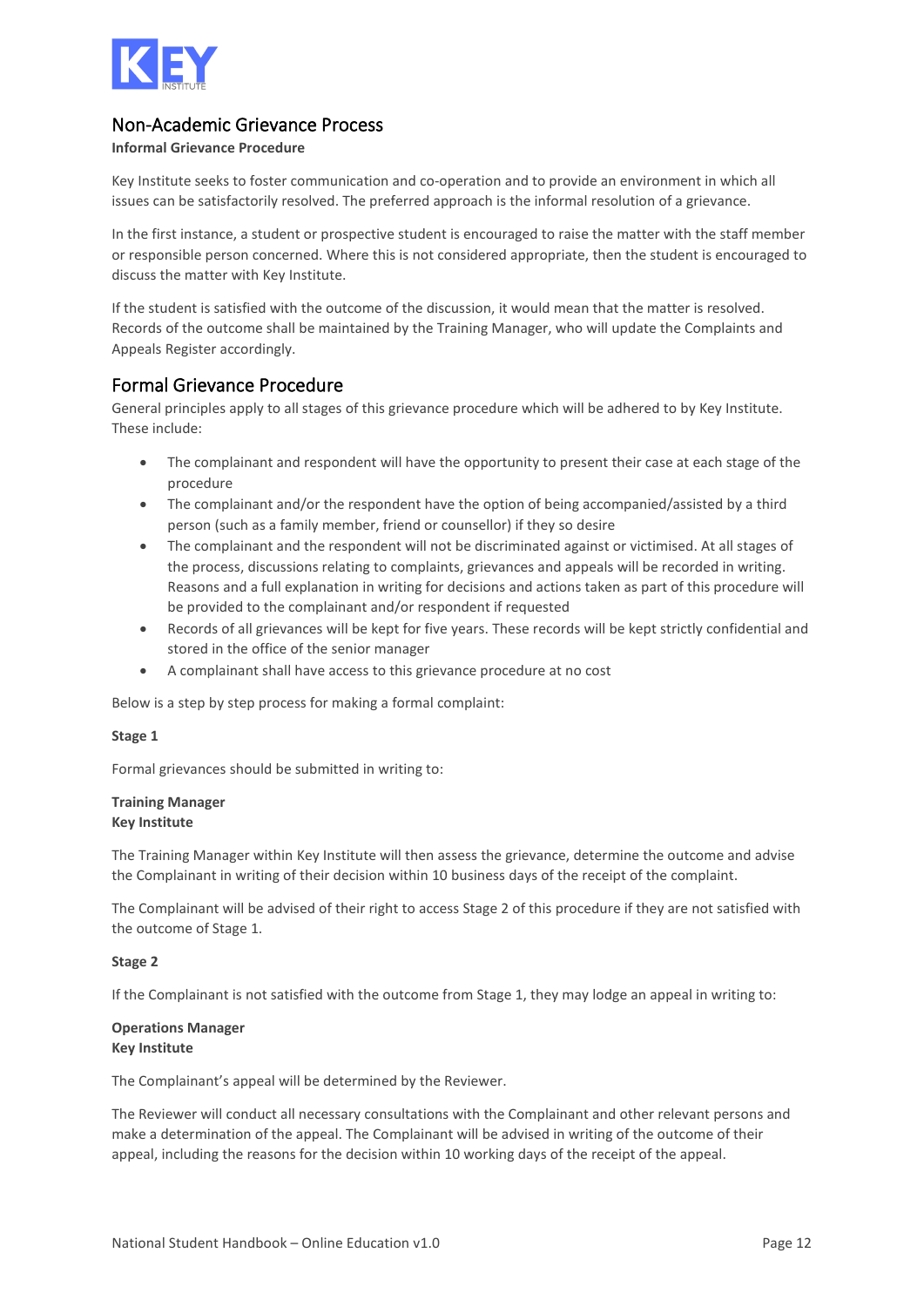

The Complainant will be advised of their right to progress to Stage 3 of the grievance procedure if they consider the matter unresolved.

#### **Stage 3**

If the Complainant is not satisfied with the outcome of Stage 2, they may request the matter be referred to an external dispute resolution process by a body appointed for this purpose by the Key Institute.

The details for the external body and contact person are:

**Dispute Assessment Officer Disputes Settlement Centre of Victoria Level 4, 456 Lonsdale Street Melbourne VIC 3000 Tel: 1300 372 888**

The Key Institute will give due consideration to any recommendations arising from the external review within 10 working days of the receipt of the recommendations.

#### **Stage 4**

Key institute will take appropriate actions to implement changes/improvements where necessary in accordance with the outcome of substantiated complaints.

Any improvement action arising from a student grievance or appeal will be recorded in accordance with the Key Institute Continuous Improvement process.

# <span id="page-12-0"></span>Issuing Certificates

#### **Certificate Policy**

All certificates are issued within 30 business days after successful completion of training providing all fees have been paid. If requested, the certificates are mailed to the address which has been supplied by the student.

#### **Replacement Certificates**

Key Institute, at its absolute discretion, reserves the right to issue replacement certificates to candidates upon satisfactory proof of identity. Replacement certificates will be issued to candidates who have lost their certificates.

**The costs for a replacement certificate is \$40 (excluding postage & handling charges).**

#### Name Changes

Certificates are issued in the name of the candidate at the time the award is made. Replacement certificates will be provided to accommodate a subsequent change of name, upon satisfactory proof of identity and evidence of name changes needs to be provided. The certificate replacement fee will be charged.

#### Addressing Fraudulent Issuance of Certificates

Any certificates and/or statements of attainment will only be issued by Key Institute under authorised legislation and will adhere to government regulatory and quality assurance arrangements.

A Student is entitled to receive a qualification (certificate/testamur) of an enrolled course/qualification only upon successful completion of the requirements of the enrolled course/qualification.

Students that partially complete a course or qualification will not be issued a certificate but will be issued a Statement of Attainment containing the units they have completed.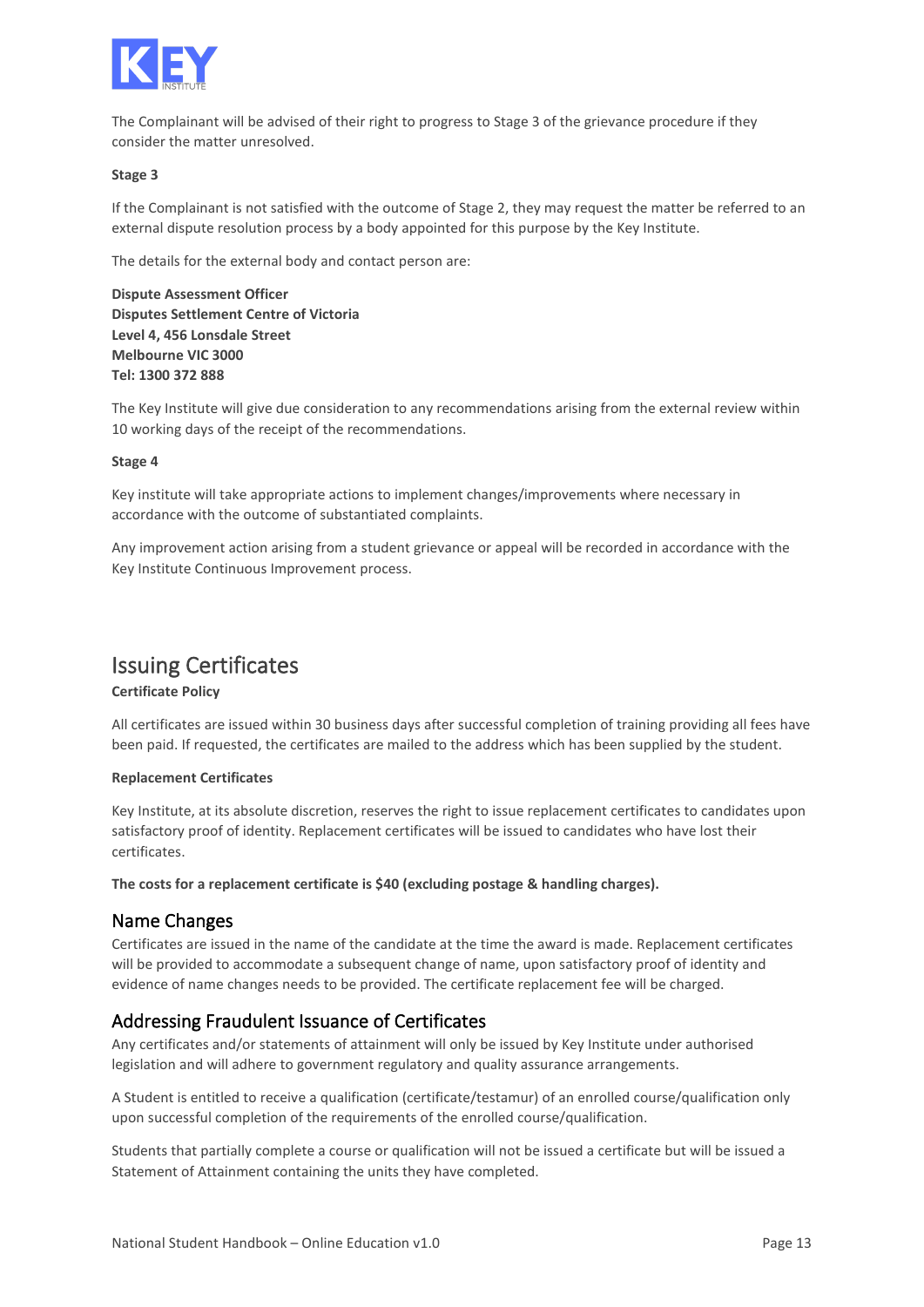

# <span id="page-13-0"></span>Privacy & Safety

## Child Safety

Key Institute is committed to safety and wellbeing of all children and young people. This will be the primary focus of our care and decision making.

Key Institute has a zero-tolerance of child abuse, and all allegations and safety concerns will be treated very seriously and consistently with our robust policies and procedures. We have a legal and moral obligation to contact authorities when we are worried about a child's safety, which we follow rigorously. Particular attention will be paid to the cultural safety of Aboriginal children and children from culturally and/or linguistically diverse backgrounds, as well as the safety of children with a disability.

Every person engaged with Key Institute has a responsibility to understand the important and specific role they play to ensure that the wellbeing and safety of all children and young people are at the forefront of all they do and every decision they make.

## Work Health and Safety (WHS)

Under the Work Health and Safety Act 2011, Key Institute recognises the importance of providing a safe and healthy environment for students, contractors and visitors during their participation in work and training activities. It is your responsibility to:

- Protect your own health and safety and to avoid adversely affecting the health and safety of any other person
- Not wilfully or recklessly interfere or misuse anything provided by Key Institute in the interests of health, safety or welfare
- Co-operate with health and safety directives given by staff
- Ensure you are not affected by the consumption of drugs or alcohol, as to endanger your own health and safety or the health and safety of another person

Key Institute strives for excellence in workplace health and safety and is committed to providing an environment free from risks and conducive to the productivity and efficiency needs of its students and others.

Compliance with both OHS/WHS federal and state Legislation and complies with all other relevant legislation, codes of practice, advisory, best practice standards and organisational policies and procedures.

## Privacy and Confidentiality

Key Institute at all times complies with the Privacy Amendment (Enhancing Privacy Protection) Act 2012. The Privacy Amendment prevents Key Institute from providing any Student details to any person other than the student.

Students are to note: our obligations to provide students' private information as required under the relevant state and federal law to government departments.

## Privacy Act

Students should be familiar with the Privacy Act Legislation. This legislation is detailed on the website [www.oaic.gov.au](http://www.oaic.gov.au/)

Personal information is collected solely for the purpose of operating as a Registered Training Organisation.

The requirements of the registering authority may require the releases of your personal information for the purpose of audit.

Under the National Privacy Principles, you can access personal information held on you and you may request corrections to the information that is incorrect or out of date.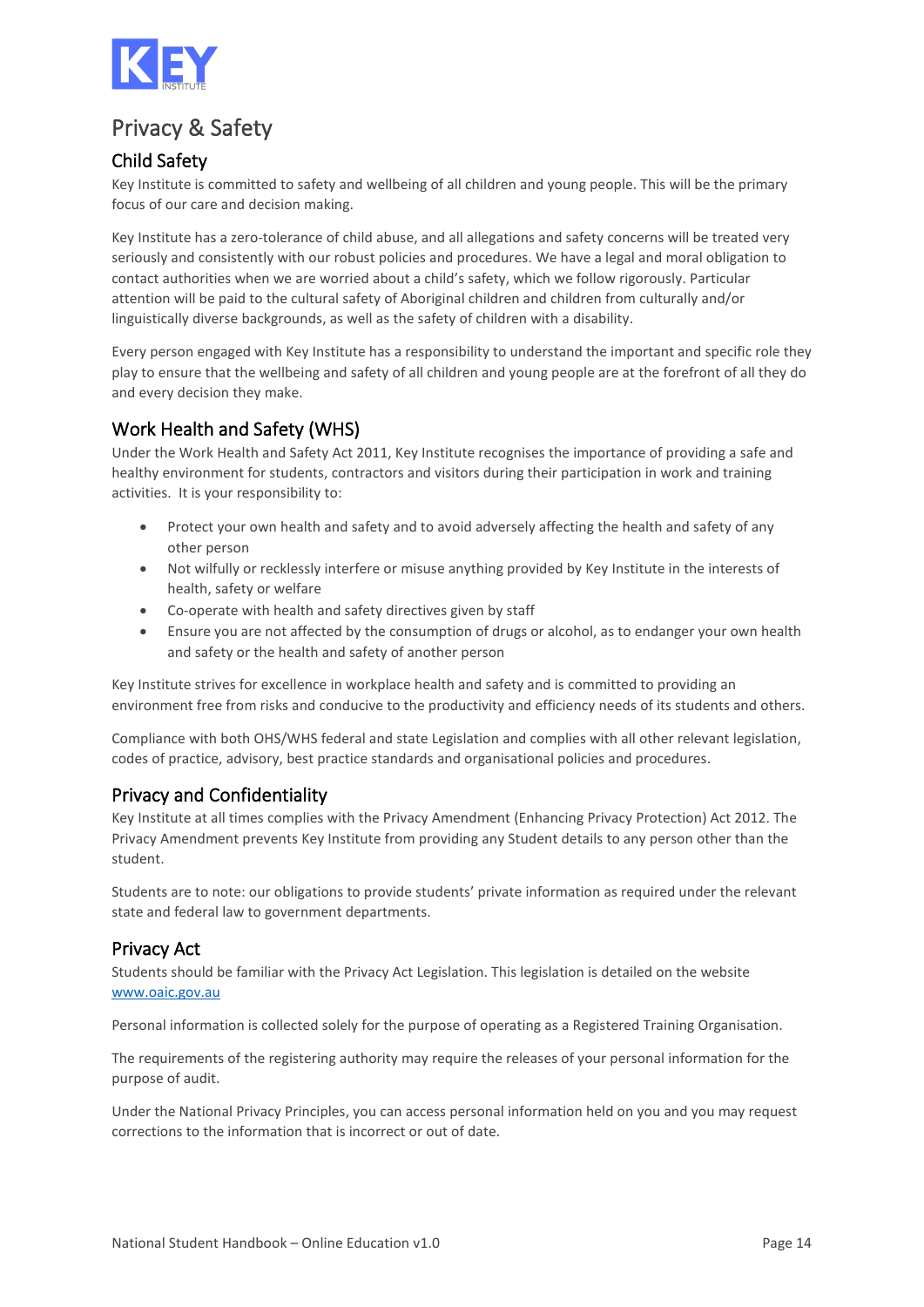

## Record Keeping and Confidentiality

Key Institute must provide Government departments and Regulatory bodies (including ASQA), with student activity data, that may also include enrolment documentation. This information is required to be provided in accordance with the National VET Provider Collection Data Requirements, USI requirements and National Centre for Vocational Education Research AVETMISS requirements.

#### Employment Services Providers

If a student is referred through an Employment Services Provider (ESP), the student agrees by entering into a contract with Key Institute for the course, that the student has authorised their ESP to be an Authorised Contact on their Key Institute account.

An Authorised Contact is a person a student has authorised to act on their behalf in relation to their course.

The Employment Consultant will have access to:

- Personal information entered as part of the enrolment process, excluding the USI
- Course and assessment status
- Course attendance logs and study schedule
- Student work submitted and any responses contained
- Copies of offensive responses from the student
- Information pertaining to a complaint lodged by the student or in relation to the student which may impact on the student progress
- Notes logged showing contact made by or to the student

The student should ensure they have also entered into a privacy agreement with their ESP prior to referring them to the course.

If a student is allocated to a new ESP, the ESP and the student will need to inform Key Institute within 10 days of leaving the original ESP.

Once reallocated the new ESP, student and Key Institute will need to complete a new Third Party Agreement for the new ESP to be able to access the students' information.

# <span id="page-14-0"></span>Access and equity

Key Institute abides by access and equity principles and provides information, advice and support services to assist students to identify and achieve their learning outcomes.

Key Institute is committed to providing an environment free from discrimination and harassment. Students will not be discriminated against on the basis of certain attributes as described by the Equal Opportunity Act 2010.

It is unlawful to discriminate on the basis of the following attributes: sex, impairment, marital status, physical features, age, pregnancy, breastfeeding, industrial activity, religious belief or activity, lawful sexual activity, political belief or activity, parental status as a carer or personal association (whether as a relative or otherwise) with a person who is identified by reference to any of the above attributes.

A student should never feel they are unable to complete their training for any reason. Access and Equity is the responsibility of all staff members at Key Institute. However, students who feel they have been mistreated should contact the Student Services Officer on 1300 471 660 or email: [admin@keyinstitute.com.au](mailto:admin@keyinstitute.com.au)

Key Institute's policy sets out the Access and Equity principles and processes to:

Reflect fair and reasonable opportunity, for all students and staff, regardless of race, colour, religion, gender or physical disability, regardless of the prevailing community values.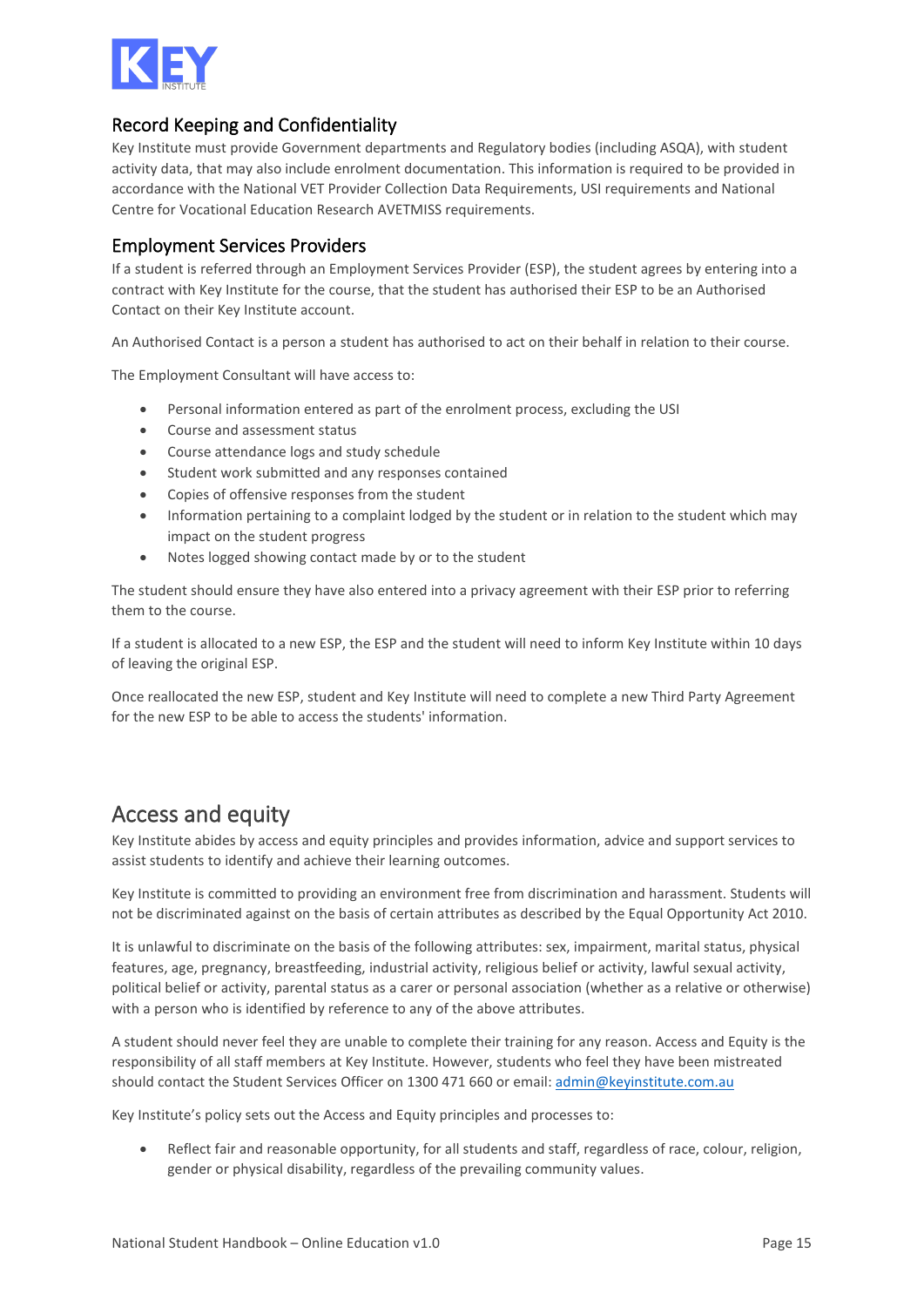

- Equity for all people through the fair and appropriate allocation of resources and involvement in vocational education and training.
- Equality of outcome within vocational education and training for all people, without discrimination.
- Access for all people to appropriate quality vocational education and training programs and services.

The intention of Key Institute is all students have an equal opportunity to successfully gain skills, knowledge and experience through the training and assessment services of Key Institute.

# <span id="page-15-0"></span>**Withdrawal**

If for any reason, you need to withdraw from your course, you must contact Key Institute in writing. A withdrawal will be considered effective from the date of first written contact (letter or email) with Key Institute [\(admin@keyinstitute.com.au\)](mailto:admin@keyinstitute.com.au).

You may also be withdrawn by Key Institute due to significant non-attendance, non-engagement or inappropriate behaviour, as discerned by Key Institute. Once received, withdrawals may take up to 21 days to process.